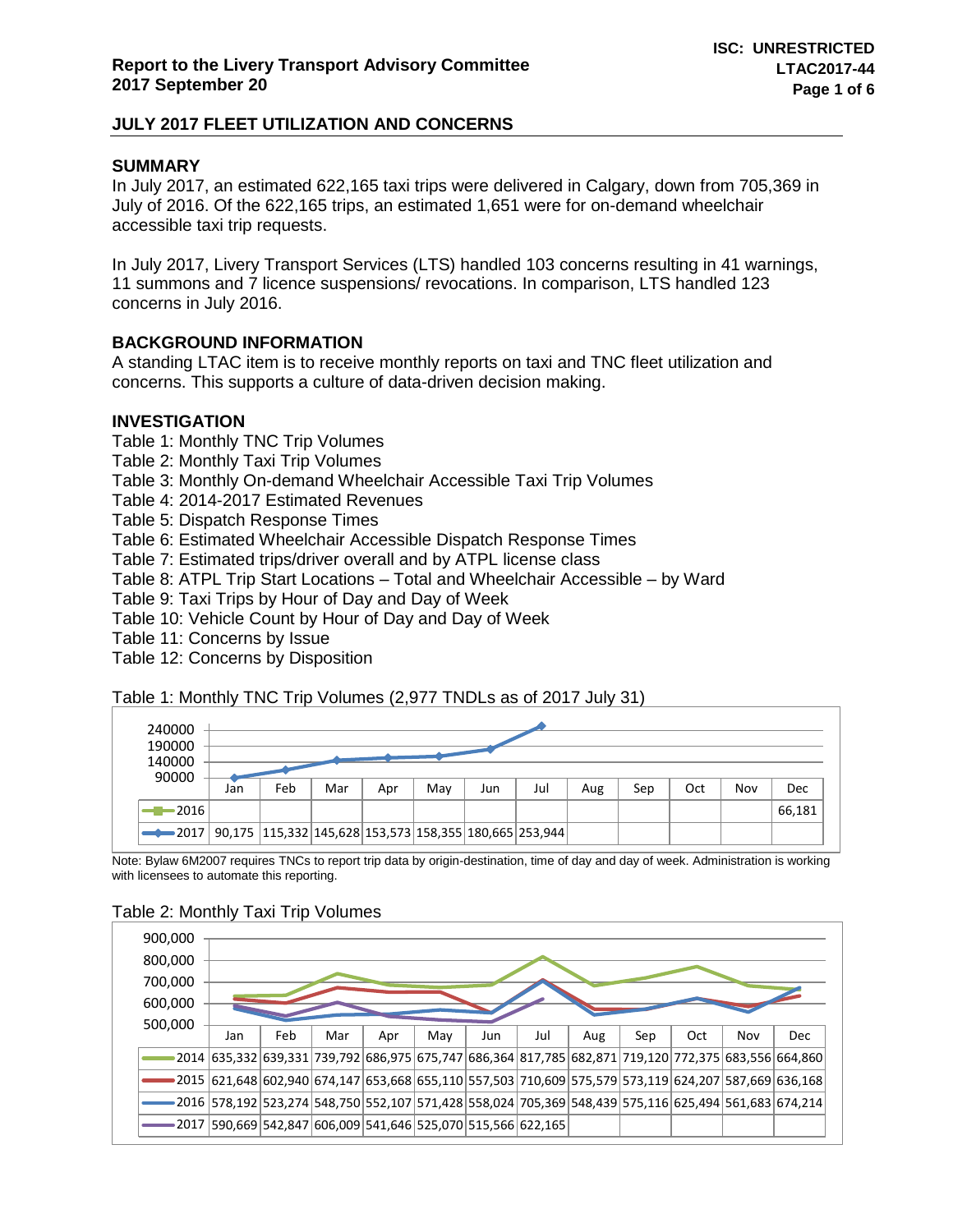| 1,800<br>1,600<br>1,400<br>$1,200$<br>$1,000$ |       |       |       |       |       |       |       |     |     |     |     |     |
|-----------------------------------------------|-------|-------|-------|-------|-------|-------|-------|-----|-----|-----|-----|-----|
|                                               | Jan   | Feb   | Mar   | Apr   | May   | Jun   | Jul   | Aug | Sep | Oct | Nov | Dec |
| ∙2017                                         | 1,412 | 1,259 | 1,484 | 1,412 | 1,732 | 1,726 | 1,651 |     |     |     |     |     |

Table 3: Monthly On-demand Wheelchair Accessible Taxi Trip Volumes

## Table 4:

| <b>Estimated Taxi Revenues (Distance-only)*</b>                              |              |              |              |              |  |  |  |  |  |
|------------------------------------------------------------------------------|--------------|--------------|--------------|--------------|--|--|--|--|--|
| <b>July 2017</b><br><b>July 2015</b><br><b>July 2014</b><br><b>July 2016</b> |              |              |              |              |  |  |  |  |  |
| Supply (in total hours worked)                                               | 684,584      | 679,191      | 678,575      | 633,130      |  |  |  |  |  |
| Demand (in trips)                                                            | 817,785      | 710,609      | 705,369      | 622,165      |  |  |  |  |  |
| Avg distance (kms)                                                           | 7.6          | 8.3          | 7.9          | 7.9          |  |  |  |  |  |
| Total estimated distance-only revenue                                        | \$12,348,554 | \$12,506,718 | \$11,779,662 | \$10,390,156 |  |  |  |  |  |
| Avg hourly distance-only revenue                                             | \$18.04      | \$18.41      | \$17.36      | \$16.41      |  |  |  |  |  |

*\*Revenues are before operating expenses and are distance-only; wait time @ \$0.56/min for stopped/slow traffic and gratuities are not included. 2014 October meter rate increase. Meter rate set as a maximum effective 2016 April 4.*

#### Table 5: Dispatch Response Times

| <b>Month</b> | <b>DISPATCH TRIPS</b> | <b>Total within</b><br>$15 \text{ min}$ | % within<br>$15 \text{ min}$ | $0-5$<br>min | $5 - 10$<br>min | $10 - 15$<br>min | $15 - 20$<br>min | $>20$<br>min |
|--------------|-----------------------|-----------------------------------------|------------------------------|--------------|-----------------|------------------|------------------|--------------|
| 2016 Jul     | 264,060               | 241,648                                 | 92%                          | 74,341       | 119,180         | 48,127           | 13,331           | 9,081        |
| Aug          | 240,503               | 220,796                                 | 92%                          | 70,557       | 108,189         | 42,050           | 11,345           | 8,362        |
| Sep          | 249,754               | 227,093                                 | 91%                          | 69,617       | 111,996         | 45,480           | 12,942           | 9,719        |
| Oct          | 272,007               | 247,692                                 | 91%                          | 74,350       | 122,694         | 50,648           | 14,018           | 10,297       |
| Nov          | 240,981               | 219,861                                 | 91%                          | 70,081       | 107,481         | 42,299           | 11,563           | 9,557        |
| Dec          | 306,637               | 273,184                                 | 89%                          | 73,552       | 135,248         | 64,384           | 19,853           | 13,600       |
| 2017 Jan     | 273,153               | 242,882                                 | 89%                          | 66,867       | 120,111         | 55,904           | 17,036           | 13,235       |
| Feb          | 231,050               | 204,305                                 | 88%                          | 56,392       | 101,188         | 46,725           | 15,137           | 11,608       |
| Mar          | 259,266               | 235,995                                 | 91%                          | 79,664       | 111,418         | 44,913           | 13,480           | 9,791        |
| Apr          | 214,966               | 199,720                                 | 93%                          | 75,927       | 90,144          | 33,649           | 9,700            | 5,546        |
| May          | 226,666               | 210,389                                 | 93%                          | 80,233       | 94,593          | 35,563           | 10,108           | 6,169        |
| Jun          | 218,655               | 204,054                                 | 93%                          | 78,992       | 91,681          | 33,381           | 8,957            | 5,644        |
| Jul          | 236,213               | 221,061                                 | 94%                          | 85,513       | 99,810          | 35,738           | 9,533            | 5,619        |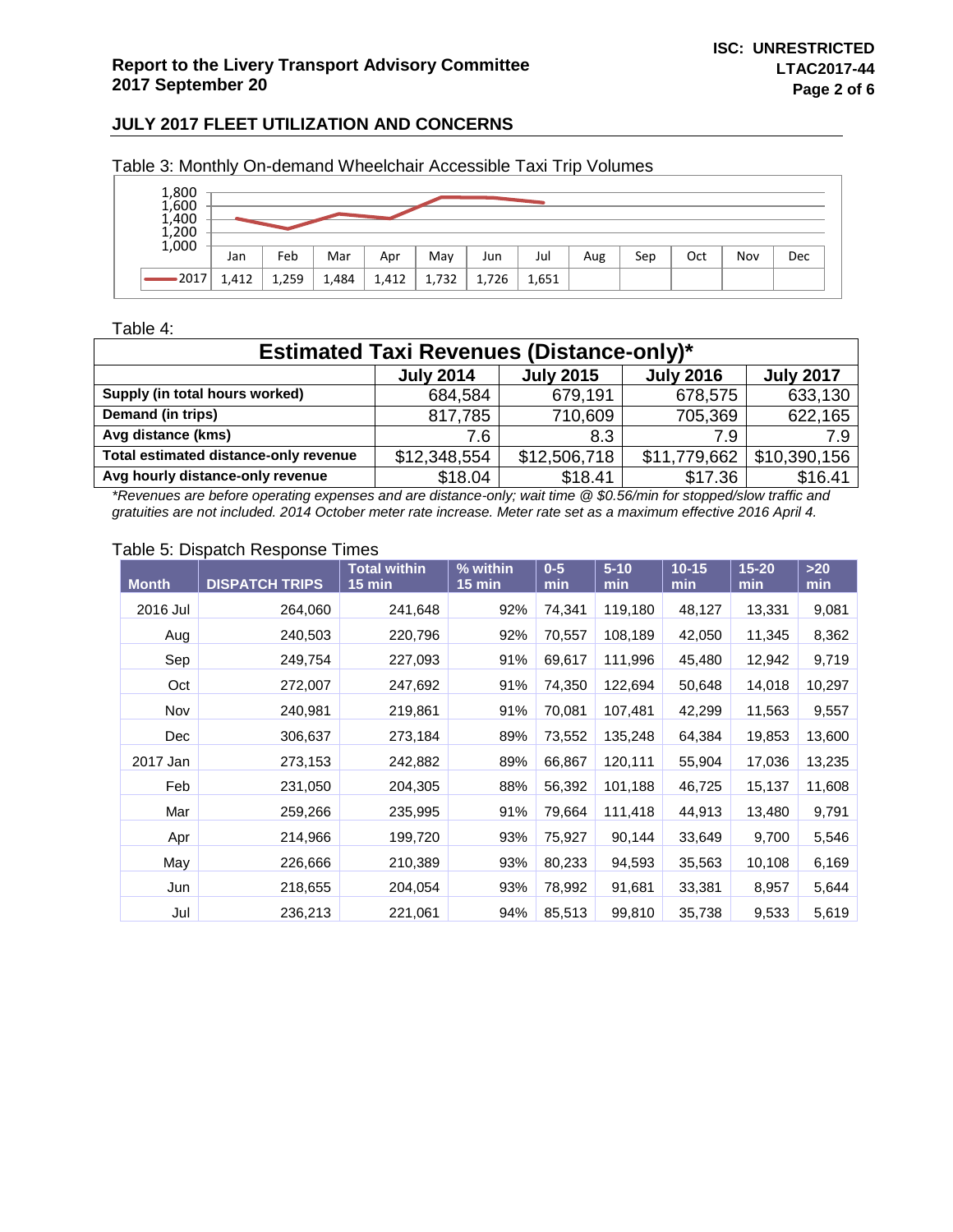|              | l able 6: Estimated Wheelchair Accessible Dispatch Response |                                 |                               |                | Times           |                  |                  |              |
|--------------|-------------------------------------------------------------|---------------------------------|-------------------------------|----------------|-----------------|------------------|------------------|--------------|
| <b>Month</b> | <b>DISPATCH TRIPS</b>                                       | <b>Total within</b><br>$20$ min | % within*<br>$20 \text{ min}$ | $0 - 5$<br>min | $5 - 10$<br>min | $10 - 15$<br>min | $15 - 20$<br>min | $>20$<br>min |
| 2017 Jan     | 1,412                                                       | 1,080                           | 76%                           | 69             | 267             | 434              | 310              | 332          |
| Feb          | 1,259                                                       | 968                             | 77%                           | 47             | 263             | 408              | 250              | 291          |
| Mar          | 1,484                                                       | 1,207                           | 81%                           | 91             | 360             | 451              | 304              | 277          |
| Apr          | 1,412                                                       | 1,160                           | 82%                           | 93             | 366             | 462              | 239              | 252          |
| May          | 1,732                                                       | 1.400                           | 81%                           | 141            | 428             | 513              | 318              | 332          |
| Jun          | 1,726                                                       | 1,368                           | 79%                           | 133            | 444             | 466              | 326              | 358          |
|              |                                                             |                                 |                               |                |                 |                  |                  |              |

## Table 6: Estimated Wheelchair Accessible Dispatch Response Times

Jul 1,651 1,363 83% 140 441 474 308 288 *\*% within 20 min is comparable to Table 5 % within 15 min to allow for average 5 minute-loading time.*

#### Table 7: Estimated trips/driver overall and by ATPL license class

| <b>July 2017</b>        | <b>ALL</b> | <b>ATPL</b><br>only |
|-------------------------|------------|---------------------|
| <b>Number of Trips</b>  | 622,165    | 38,701              |
| <b>Active Vehicles</b>  | 1691       | 148                 |
| <b>Active Drivers</b>   | 2541       | 182                 |
| <b>Trips Per Driver</b> | 245        | 213                 |

#### Table 8: July ATPL Trip Start Locations – Total and Wheelchair Accessible – by Ward:

| <b>Trip Start Ward</b> |                     | <b>Total Trips</b> | <b>Accessible</b><br><b>Trips</b> |                     |  |  |
|------------------------|---------------------|--------------------|-----------------------------------|---------------------|--|--|
|                        | <b>July</b><br>2016 | July<br>2017       | July<br>2016                      | <b>July</b><br>2017 |  |  |
| 1.                     | 1,451               | 1,056              | 91                                | 87                  |  |  |
| 2.                     | 956                 | 587                | 45                                | 27                  |  |  |
| 3.                     | 7,804*              | 5,922**            | 30                                | 41                  |  |  |
| 4.                     | 1435                | 1,048              | 45                                | 50                  |  |  |
| 5.                     | 3,695               | 2,500              | 165                               | 169                 |  |  |
| 6.                     | 1,161               | 971                | 40                                | 48                  |  |  |
| 7.                     | 10,057              | 7,052              | 266                               | 315                 |  |  |
| 8.                     | 15,454              | 9,891              | 169                               | 251                 |  |  |
| 9.                     | 4,780               | 3,353              | 194                               | 222                 |  |  |
| 10                     | 2,830               | 1,806              | 119                               | 98                  |  |  |
| 11                     | 2,716               | 1,829              | 251                               | 220                 |  |  |
| 12                     | 1,122               | 1,054              | 46                                | 28                  |  |  |
| 13                     | 766                 | 416                | 33                                | 20                  |  |  |
| 14                     | 879                 | 480                | 58                                | 59                  |  |  |
| Beyond city limits     | 618                 | 736                | 21                                | 16                  |  |  |
| <b>TOTALS</b>          | 55,724              | 38,701             | 1,573                             | 1,651               |  |  |



*\*For 2016, 5,669 of 7,804 Ward 3 trips originated at the main passenger terminal of the Calgary International Airport. \*\*For 2017, 4,245 of 5,922 Ward 3 trips originated at the main passenger terminal of the Calgary International Airport.*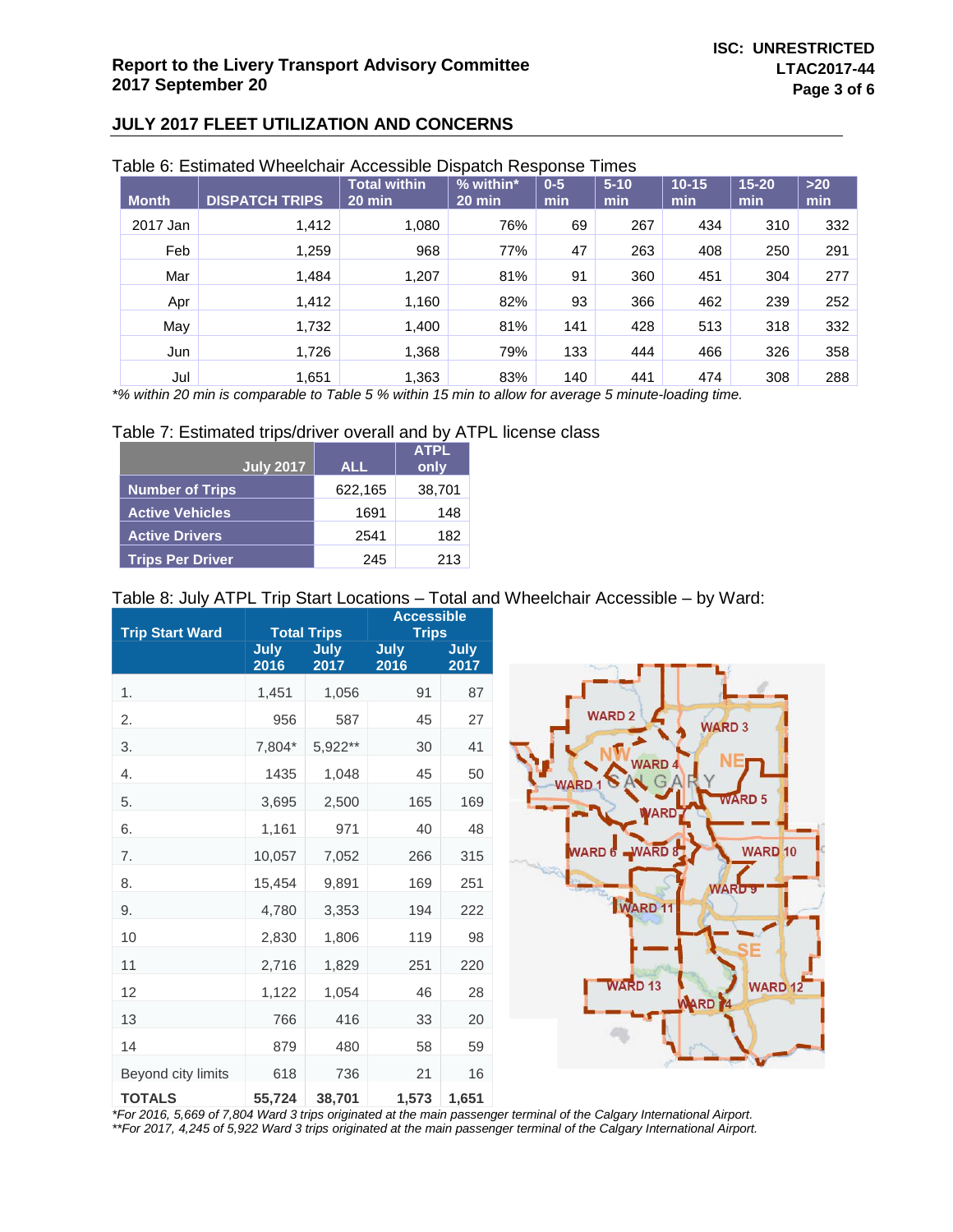Table 9:



# **2017 July Trip Counts by Hour of Day and Day of Week**

Table 10:

**2017 July Vehicle Counts by Hour of Day and Day of Week**



|                    | 00   | 01   | 02   | 03   | 04   | 05  | 06   | 07   | 08   | 09   | 10   |      |      |      | 14   | 15   | 16   |      | 18   |      | 20   |      | 22    | 23   |
|--------------------|------|------|------|------|------|-----|------|------|------|------|------|------|------|------|------|------|------|------|------|------|------|------|-------|------|
| $M$ on $\mathsf I$ | 1000 | 955  | 902  | 879  | 898  | 955 | 1006 | 1067 | 1134 | 1174 | 1203 | 1219 | 1241 | 1261 | 1269 | 1280 | 1291 | 1263 | 1227 | 1173 | 1120 | 1089 | 1047  | 995  |
| $\blacksquare$ Tue | 962  | 908  | 858  | 842  | 889  | 970 | 1039 | 1129 | 1196 | 1242 | 1273 | 1293 | 1309 | 1336 | 1348 | 1354 | 1374 | 1345 | 1285 | 1238 | 1182 | 1149 | 1104  | 1064 |
| $\blacksquare$ Wed | 1006 | 948  | 899  | 862  | 895  | 964 | 1036 | 1126 | 1201 | 1240 | 1265 | 1288 | 1316 | 1341 | 1351 | 1367 | 1379 | 1357 | 1325 | 1277 | 1231 | 1195 | 1161  | 1106 |
| ∎Thu               | 1046 | 996  | 940  | 898  | 890  | 963 | 1024 | 1104 | 1176 | 1218 | 1256 | 1283 | 1312 | 1337 | 1370 | 1387 | 1390 | 1386 | 1370 | 1327 | 1279 | 1250 | 11217 | 1172 |
| - Fri              | 1126 | 1075 | 1016 | 950  | 904  | 934 | 986  | 1061 | 1123 | 1170 | 1210 | 1234 | 1265 | 1306 | 1342 | 1378 | 1390 | 1389 | 1390 | 1355 | 1341 | 1339 | 1332  | 1314 |
| <b>■Sat</b>        | 1275 | 1243 | 1199 | 1130 | 989  | 915 | 899  | 904  | 945  | 982  | 1021 | 1058 | 1093 | 1118 | 1147 | 1187 | 1213 | 1240 | 1258 | 1271 | 1273 | 1275 | 1275  | 1265 |
| ■ Sun              | 1252 | 1233 | 1204 | 1150 | 1014 | 905 | 860  | 867  | 895  | 931  | 963  | 995  | 1032 | 1052 | 1076 | 1093 | 1127 | 1139 | 1137 | 1124 | 1115 | 1110 | 1085  | 1053 |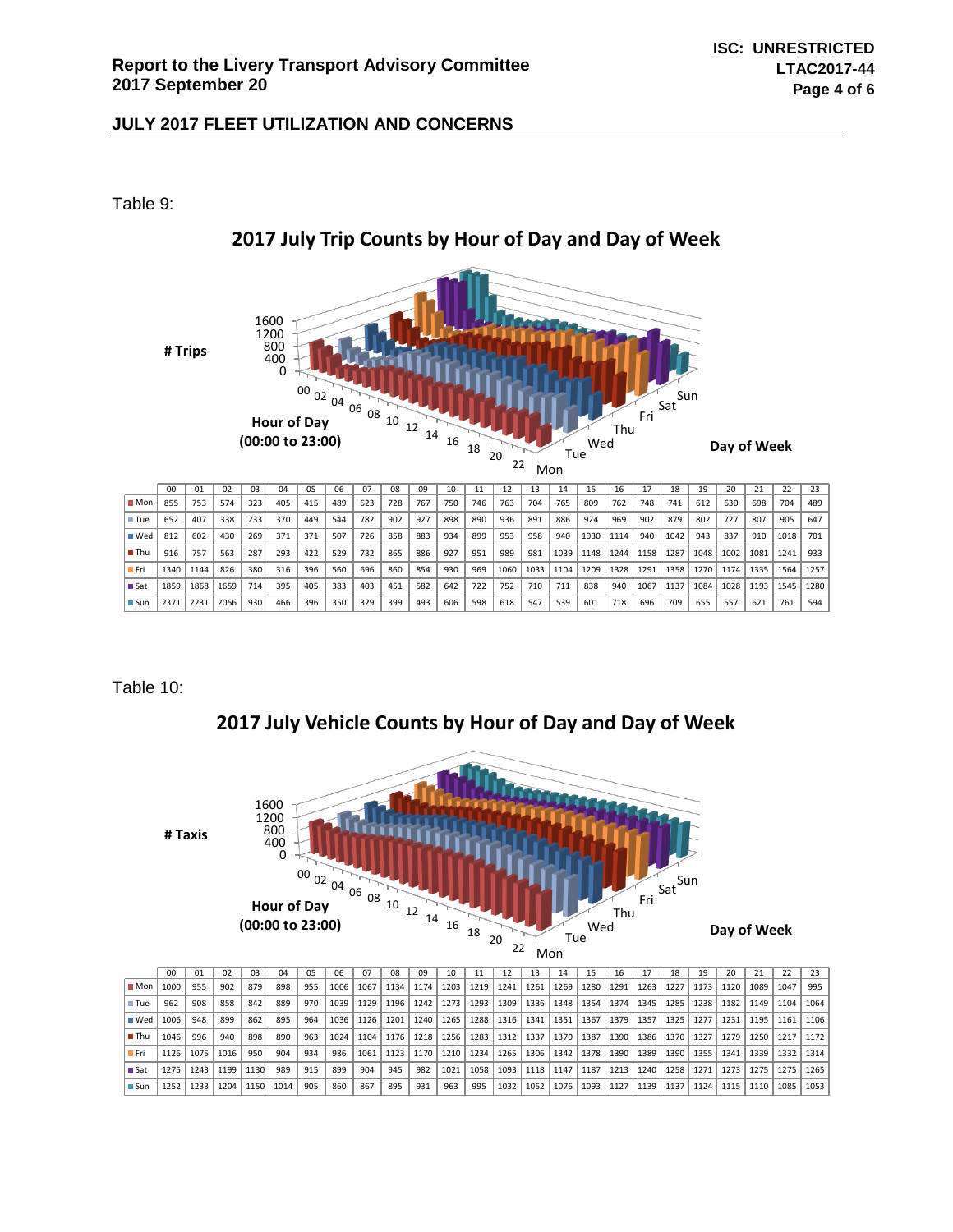| Table 11: |  |  |
|-----------|--|--|
|           |  |  |

| <b>CONCERNS</b>           | July<br>2017 | July<br>2016   |
|---------------------------|--------------|----------------|
| Accessible Service        | 1            | $\overline{2}$ |
| <b>Dispatch Service</b>   | O            | ŋ              |
| <b>Driver Conduct</b>     | 17           | 30             |
| <b>Fare Dispute</b>       | ٩            | Δ              |
| <b>Phone Line Busy</b>    | ი            | O              |
| <b>Improper Parked</b>    | 7            | 22             |
| Passenger Conduct         | ი            | O              |
| <b>Trip Refusal</b>       | ٩            | 4              |
| Time Call                 | ი            | O              |
| Unlicensed Driver/Vehicle | 3            | 13             |
| <b>Cell Phone Usage</b>   | 3            | 4              |
| <b>Traffic Violation</b>  | 37           | 30             |
| <b>Vehicle Condition</b>  | 9            | 6              |
| <b>Taxi Shortage</b>      | U            | 2              |
| General                   | 8            | 6              |
| <b>TOTAL</b>              | 103          | 123            |

Table 12: